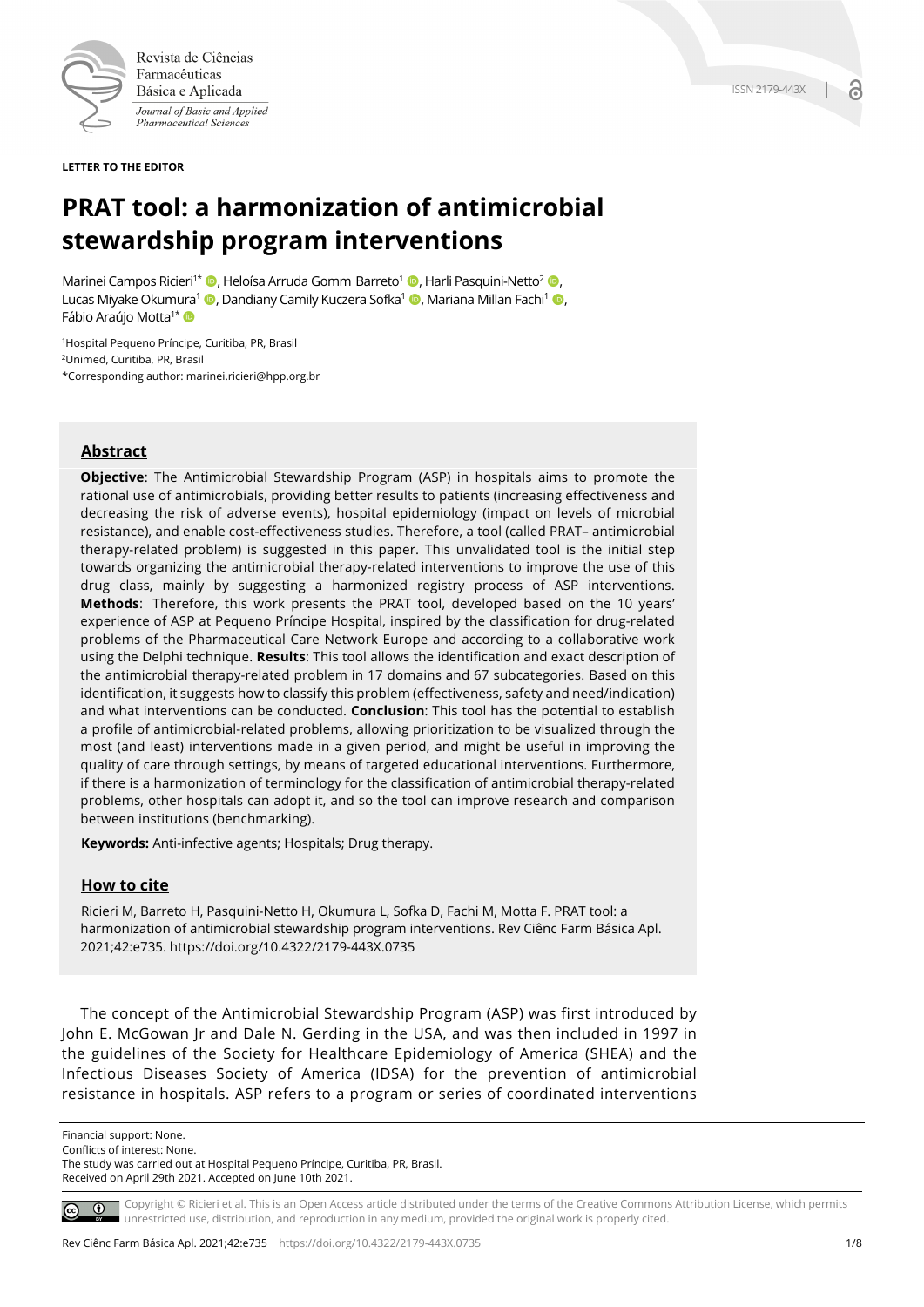designed to improve and measure the appropriate use of antimicrobial agents in a health institution, promoting cost savings, optimizing therapeutic results and reducing antimicrobial resistance<sup>1-3</sup>.

However, an additional step is required for ASP: without one harmonized classification system of antimicrobial-related problems, it will be difficult to measure the attributable clinical and economic benefits of such programs. This classification has the potential to define a profile of the real antimicrobial therapy-related problem of health institutions.

Harmonization implies making different people, plans and situations suitable for each other, so they can work together more easily<sup>4</sup>. From this semantic standpoint, harmonization was one of the main legacies of the Centers for Disease Control (CDC) and Clinical and Laboratory Standards Institute (CLSI)<sup>5</sup>. In 1977, CDC, CLSI and other entities defined the Certified Reference Materials (CRMs) and Reference Measurement Procedures (RMPs) for laboratorial investigations of infectious diseases. Without CRMs and RMPs, there would not be standards for appropriate diagnosis and treatment of infectious diseases, which is the foundation for the ASP: "correct drug for the correct bug"<sup>6,7</sup>.

All countries have generally come to the consensus that ASP can promote the better use of antimicrobial agents<sup>8,9</sup>. Van Dijck et al.<sup>9</sup> suggested that accurate descriptions of interventions, implementation strategies and inclusion of behavioral aspects should be priorities to improve the scientific evidence in antimicrobial program.

Furthermore, structured and standardized classification systems that are considered comprehensive and easy to apply to pharmacotherapeutic problems, with little time spent in daily clinical practice are rare10.

It is necessary that this classification is comprehensive and easy to apply, given the reduced time that professionals have for registration activity, and, preferably, does not compromise the daily clinical practice<sup>10</sup>.

A standardized classification with high acceptance among ASP professionals and researchers would increase knowledge about the process and the results<sup>8</sup>. To our knowledge, there are no specific classifications for problems and interventions with antimicrobials, therefore, our objective is to present a tool that classifies these problems, which was developed based on the long experience of the ASP of Pequeno Príncipe Hospital (HPP) and which has the potential to be used by other institutions that adopt an antimicrobial management program.

Accumulating experience in the observation and detailed description of a series of antimicrobial therapy-related problems, associated with the consolidation of the ASP, and creation of a field of action (Antimicrobial Stewardship) of the Multiprofessional Residence in Child and Adolescent Health, the ASP-HPP team improved the harmaceutical Care Network Europe (PCNE)<sup>10</sup> classification locally by describing subcategories with specific problems with antimicrobials, detected daily and over more than 10 years of service experience.

A collaborative work with key staff from the hospital allowed a stepwise development of the tool and is described as below using a pragmatic approach:

- 1) An initial evaluation of the most common interventions and antimicrobial-related problems found in ASP practice.
- 2) More than 5 years of discussions to define and set the tool, involving five pharmacists, an infectious disease physician and an Infection Control Team.
- 3) Validation of the tool is ongoing, and a large database with more than 10,000 interventions is being cleaned and will be soon analyzed.

The PRAT (antimicrobial-related problem) tool is presented in Table 1. This tool has two drivers: a) identification of the general problem domain and its specific problem related to the use of an antimicrobial; b) and their respective conduct (intervention) to improve drug therapy for infections.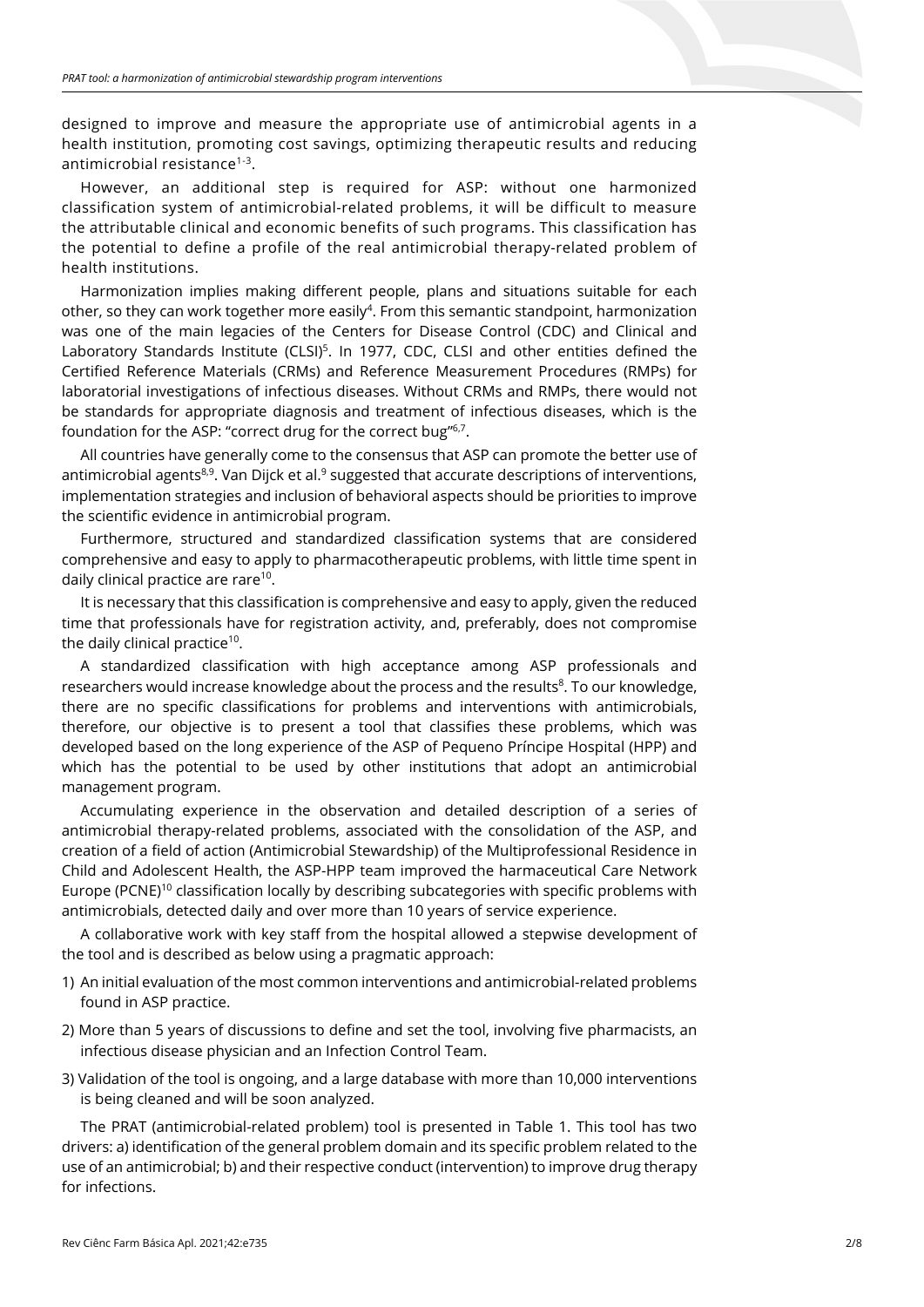| Code         | Primary domain of the<br>problem identified | Subcode | <b>PRAT Description</b>                                                                                 | Suggested<br>intervention                                  | <b>Classification of the</b><br>problem |
|--------------|---------------------------------------------|---------|---------------------------------------------------------------------------------------------------------|------------------------------------------------------------|-----------------------------------------|
|              | Prescribed dose                             | 1.1     | Subdose based on literature<br>and/or protocol                                                          | To increase dose                                           | E                                       |
|              |                                             | 1.2     | Subdose according to the ATM<br>serum level                                                             | To increase dose                                           | Ε                                       |
|              |                                             | 1.3     | Subdose based on creatinine<br>clearance or edema/obesity                                               | To increase dose                                           | E                                       |
| $\mathbf{1}$ |                                             | 1.4     | Overdose based on literature and/or<br>protocol                                                         | To decrease dose                                           | S                                       |
|              |                                             | 1.5     | Overdose according to the ATM<br>serum level                                                            | To decrease dose                                           | S                                       |
|              |                                             | 1.6     | Overdose based on creatinine<br>clearance or edema/obesity                                              | To decrease dose                                           | S                                       |
|              | Frequency                                   | 2.1     | Increased frequency (shortest<br>interval)                                                              | To decrease<br>frequency (to                               | S                                       |
| 2            |                                             |         |                                                                                                         | increase the interval)                                     |                                         |
|              |                                             | 2.2     | Decreased frequency (longest<br>interval)                                                               | To increase frequency<br>(to decrease the<br>interval)     | Ε                                       |
|              | Route of administration                     | 3.1     | Not appropriate route of<br>administration for the clinical<br>condition                                | To replace route                                           | E or S                                  |
| 3            |                                             | 3.2     | Loss of venous access or patient<br>with criteria to start antibiotic<br>switch therapy                 | To perform switch<br>therapy (from IV to<br>Oral)          | E or S                                  |
|              |                                             | 3.3     | Loss of venous access or patient<br>with criteria to start antifungal<br>switch therapy                 | To perform switch<br>therapy (from IV to<br>Oral)          | E or S                                  |
|              | Dose form                                   | 4.1     | Not appropriate dosage form for<br>the route of administration                                          | To replace dosage<br>form                                  | E or S                                  |
| 4            |                                             | 4.2     | Intolerance due to medication<br>palatability                                                           | To change dosage<br>form/to administer<br>with food/ other | E or S                                  |
|              |                                             | 5.1     | Patient without infection and<br>using ATM (empirical initial use)                                      |                                                            | N/I                                     |
|              |                                             | 5.2     | Extended time of antibiotic therapy                                                                     |                                                            | N/I                                     |
| 5            | Unnecessary medication                      | 5.3     | Extended antibiotic prophylaxis<br>Patient with unnecessary ATM                                         | To suspend ATM                                             | N/I                                     |
|              |                                             | 5.4     | association based on culture or clinic<br>results                                                       |                                                            | N/I                                     |
|              | Inadequate<br>pharmacotherapy               | 6.1     | Microorganism resistant to the<br>ATM according to antibiogram<br>Empirical therapy not consistent with | To replace ATM                                             | Ε                                       |
|              |                                             | 6.2     | epidemiology or laboratory/images<br>results                                                            | To replace ATM                                             | E or N/I                                |
|              |                                             | 6.3     | Patient with previous allergy to<br>the ATM                                                             | To replace ATM                                             | S                                       |
|              |                                             | 6.4     | ATM off label use with adverse<br>event/adverse reaction<br>occurrence                                  | To replace ATM                                             | S                                       |
|              |                                             | 6.5     | Subtherapeutic serum dosage<br>maintained after ATM dose<br>adjustment                                  | To replace ATM                                             | E                                       |
| 6            |                                             | 6.6     | Microorganism unresponsive to ATM<br>or patient with no clinical response                               | To increase dose or<br>replace ATM                         | Ε                                       |
|              |                                             | 6.7     | ATM without tissue penetration<br>into the infectious site                                              | To increase dose or<br>replace ATM                         | E                                       |
|              |                                             | 6.8     | ATM with narrow-spectrum<br>activity for the patient's clinical<br>condition or culture result          | To perform ATM<br>escalation                               | N/I                                     |
|              |                                             | 6.9     | ATM with broad-spectrum activity<br>for the patient's clinical condition<br>or culture result           | To perform ATM de-<br>escalation                           | N/I                                     |
|              |                                             | 6.10    | Worsening of kidney or liver<br>function using ATM                                                      | To replace ATM                                             | S                                       |
|              |                                             | 6.11    | Therapy not consistent with the<br>institutional protocol                                               | To replace ATM                                             | N/I                                     |

## **Table 1.** Systematization of codes for pharmacotherapeutic interventions associated with antimicrobials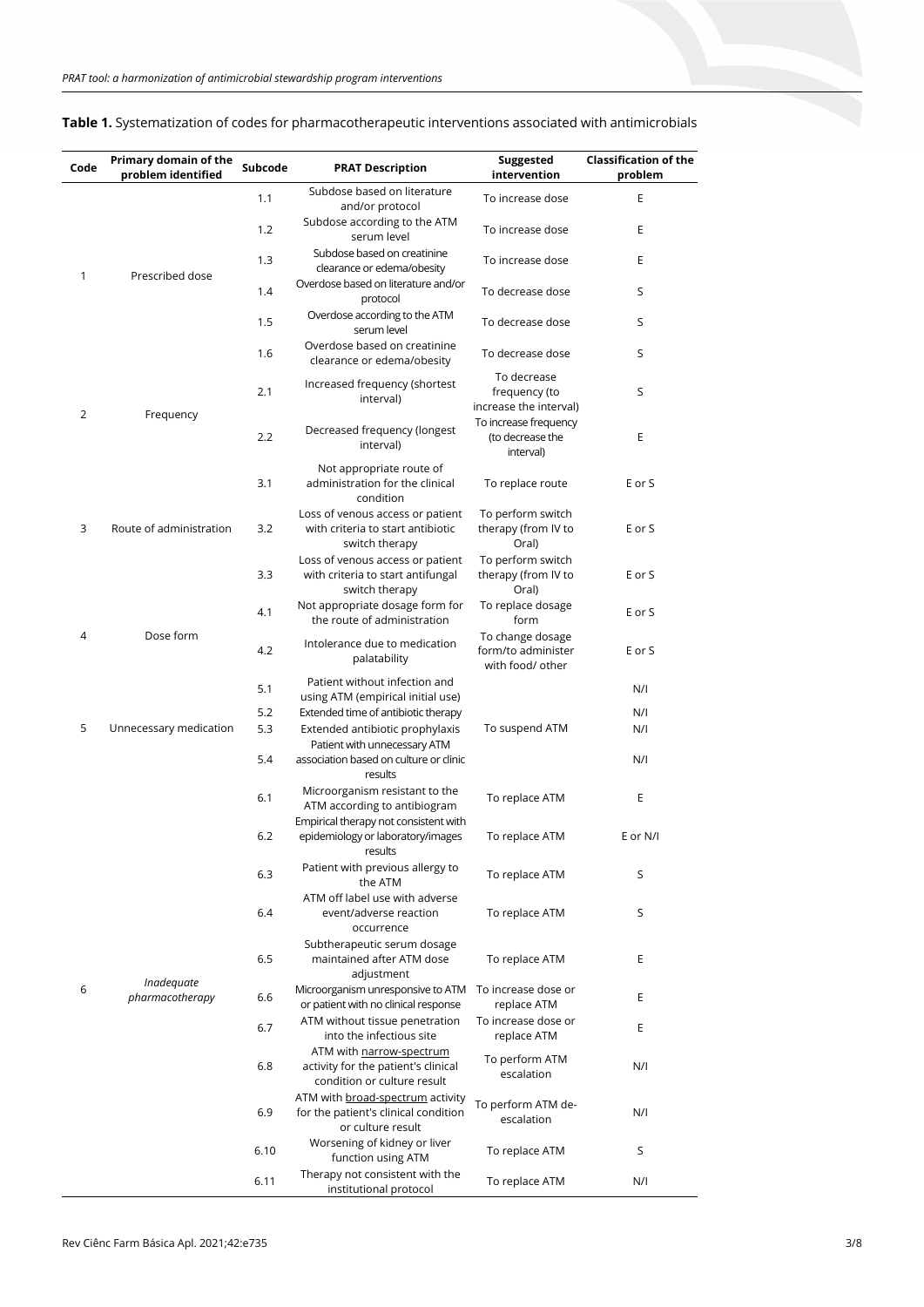#### *PRAT tool: a harmonization of antimicrobial stewardship program interventions*

| Code | Primary domain of the<br>problem identified                           | Subcode | <b>PRAT Description</b>                                                                                    | Suggested<br>intervention                                        | <b>Classification of the</b><br>problem |
|------|-----------------------------------------------------------------------|---------|------------------------------------------------------------------------------------------------------------|------------------------------------------------------------------|-----------------------------------------|
|      |                                                                       | 7.1     | Patient with previous allergy to<br>the ATM                                                                | To start or combine<br>antibiotic                                | N/I                                     |
|      |                                                                       | 7.2     | Patient with no coverage for<br>Gram-negative bacteria and with<br>clinical or laboratory indication       | To start or combine<br>antibiotic                                | N/I                                     |
|      |                                                                       | 7.3     | Patient with no coverage for viruses<br>or fungi or parasite and with clinical<br>or laboratory indication | To start or combine<br>antiviral/ antifungal/<br>antiparasitic   | N/I                                     |
| 7    | Insufficient<br>pharmacotherapy                                       | 7.4     | Patient with no surgical<br>prophylactic ATM                                                               | To start antibiotic<br>prophylaxis                               | N/I                                     |
|      |                                                                       | 7.5     | Patient with immunodeficiency or<br>other justified clinical condition<br>without prophylactic ATM         | To start antibiotic<br>prophylaxis                               | N/I                                     |
|      |                                                                       | 7.6     | Early suspension of ATM (without<br>clinical or microbiological cure)                                      | Extend therapy                                                   | Ε                                       |
|      |                                                                       | 7.7     | Patient without cover for<br>anaerobic bacteria and with<br>clinical or laboratory indication              | Start or combine ATM                                             | N/I                                     |
|      |                                                                       | 8.1     | Volume of the infusion solution<br>not prescribed (NS 0.9% or D5NS) ATM volume of dilution                 | To guide prescription of                                         | S                                       |
|      |                                                                       | 8.2     | Increased volume of dilution                                                                               | To decrease volume<br>of dilution                                | S                                       |
| 8    | Dilution                                                              | 8.3     | Decreased volume of dilution                                                                               | To increase volume<br>of dilution                                | S                                       |
|      |                                                                       | 8.4     | Dilution without stability for the<br>proposed infusion time                                               | To guide diluent<br>change                                       | Ε                                       |
|      |                                                                       | 8.5     | Inadequate diluent for the clinical<br>condition                                                           | To change diluent                                                | S                                       |
|      | Infusion time/rate                                                    | 9.1     | Extended infusion time                                                                                     | To decrease infusion<br>time                                     | E                                       |
| 9    |                                                                       | 9.2     | Decreased infusion time                                                                                    | To increase infusion<br>time                                     | S                                       |
|      |                                                                       | 9.3     | Absence of infusion time<br>prescription<br>Use of ATM without effect in a                                 | To prescribe infusion<br>time                                    | S                                       |
| 10   | Therapeutic<br>ineffectiveness                                        | 10.1    | patient with confirmatory<br>examinations of infection to which<br>the microorganism is susceptible        | To replace ATM                                                   | N/I                                     |
| 11   | Interaction drug-drug or<br>drug-food interaction                     | 11.1    | Risk of decreased ATM<br>effectiveness                                                                     | To change the<br>schedule or replace<br><b>ATM</b>               | Ε                                       |
|      |                                                                       | 11.2    | Increased risk of ATM reaction or To change the schedule<br>toxicity                                       | or replace ATM                                                   | S                                       |
| 12   | Physical-chemical<br>incompatibility                                  | 12.1    | ATM incompatible with diluent or To change schedule or<br>medication                                       | diluent or access route                                          | Ε                                       |
|      |                                                                       | 12.2    | Insufficient venous access<br>number for pharmacotherapy                                                   | To change venous<br>access                                       | E                                       |
|      | Drug administration                                                   | 13.1    | Patient does not receive ATM due<br>to prescription or administration<br>problems                          | To request ATM<br>prescription or to<br>request ATM dose         | Ε                                       |
| 13   |                                                                       | 13.2    | Loss of stability due to delay in<br>ATM administration                                                    | To change ATM and<br>guide the team                              | Ε                                       |
|      |                                                                       | 13.3    | Delay in administration time<br>according to protocol                                                      | To investigate the<br>cause and report                           | E                                       |
|      |                                                                       | 13.4    | Inadequate scheduling of<br>dialysable medication                                                          | To investigate the<br>cause and report                           | Ε                                       |
| 14   | Laboratory or imaging<br>tests to monitor the<br>therapeutic response | 14.1    | Lack of renal and/or liver or other<br>system functions follow-up                                          | To request<br>examination                                        | S                                       |
|      |                                                                       | 14.2    | Absence/need for hemogram,<br>hemoculture and/or cultures                                                  | To request<br>examination                                        | S or E                                  |
|      |                                                                       | 14.3    | Lack of ATM serum level                                                                                    | To request examination<br>(serum dosage)                         | S or E                                  |
|      |                                                                       | 14.4    | Absence of rapid diagnostic tests                                                                          | To discuss the request<br>for the examination<br>with the doctor | S                                       |
|      |                                                                       | 14.5    | Absence of imaging tests and<br>graphic methods                                                            | To discuss the request<br>for the examination<br>with the doctor | S or E                                  |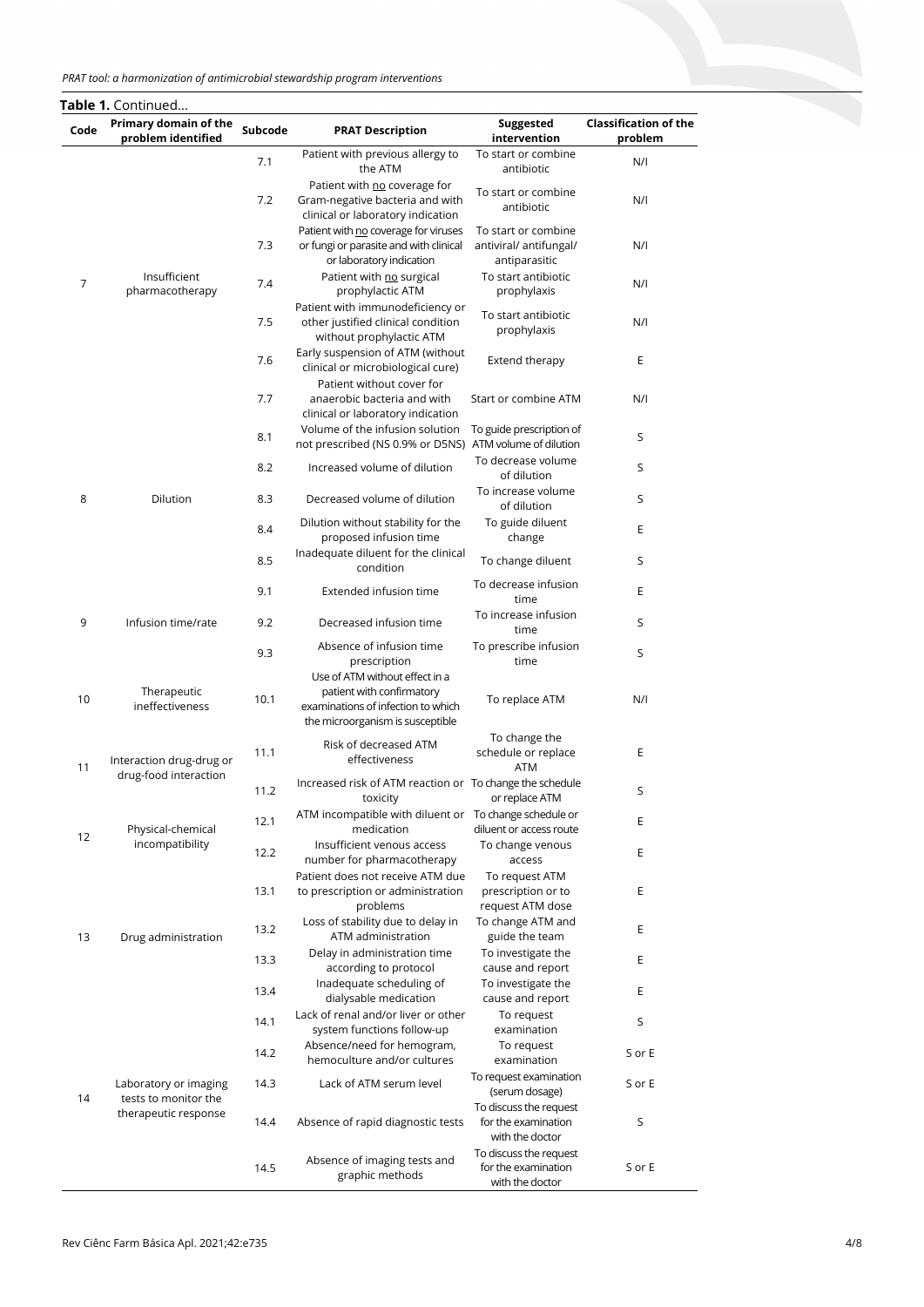*PRAT tool: a harmonization of antimicrobial stewardship program interventions*

| <b>Table 1.</b> Continued |                                             |         |                                                                                            |                                                          |                                         |  |
|---------------------------|---------------------------------------------|---------|--------------------------------------------------------------------------------------------|----------------------------------------------------------|-----------------------------------------|--|
| Code                      | Primary domain of the<br>problem identified | Subcode | <b>PRAT Description</b>                                                                    | Suggested<br>intervention                                | <b>Classification of the</b><br>problem |  |
| 15                        | Device                                      | 15.1    | Infected catheter without<br>possibility of lock therapy                                   | To consider catheter<br>removal                          | S                                       |  |
|                           |                                             | 15.2    | Infected catheter with possibility<br>of lock therapy                                      | To start lock therapy<br>according to the<br>protocol    | N/I                                     |  |
|                           |                                             | 15.3    | Absence of prophylaxis in<br>patients with long-term catheter<br>according to the protocol | To start taurolidine                                     | N/I                                     |  |
|                           |                                             | 15.4    | Device obstruction                                                                         | To remove device or<br>clearance measures                | N/I                                     |  |
| 16                        | Doctor's prescription                       | 16.1    | Typing error (dose, unit, route)                                                           | To correct dose<br>prescription                          | S or E                                  |  |
|                           |                                             | 16.2    | ATM prescription duplication                                                               | To suspend one of<br>the prescribed ATMs                 | S                                       |  |
|                           |                                             | 16.3    | Absence of dose prescription or<br>medical prescription                                    | To prescribe dose                                        | E                                       |  |
| 17                        | Adverse reaction                            | 17.1    | Risk of adverse reaction to ATM<br>(eg: leakage, allergy, kidney<br>damage)                | To start<br>premedication<br>and/or hydration            | S                                       |  |
|                           |                                             | 17.2    | Reaction with oral ATB predicted<br>or not in package insert and<br>clinically significant | To transition ATM<br>oral to IV or replace<br><b>ATM</b> | S                                       |  |
|                           |                                             | 17.3    | Reaction with oral ATM predicted<br>or not in package insert and<br>clinically significant | To suspend or<br>replace ATM IV                          | S                                       |  |

Note: ATM, antimicrobial; IV, intravenous; N/A, not applicable; PRAT, antimicrobial therapy related problem. \* Impact refers to a didactic classification to attribute whether the pharmacotherapeutic intervention was related to the ATM use (or not) necessity/indication (N/I), the ATM effectiveness (E) or the ATM safety (S), which means, whether the PRAT caused or could cause an adverse event to the patient.

This tool has 17 categories and 67 subcategories as demonstrated in Table 1. The categories are called the primary domain of the identified problem and are as follows: prescribed dose; frequency, route of administration; dose form, unnecessary or inappropriate medication; inadequate pharmacotherapy; insufficient pharmacotherapy; dilution, infusion time/rate; therapeutic ineffectiveness; interaction drug-drug or drug-food interaction; physical-chemical incompatibility; drug administration; laboratory or imaging tests to monitor the therapeutic response or toxicity; device, doctor's prescription (items related to the process); and adverse reaction.

The 67 subcategories are the description of the PRAT, that is, they are all the specific and possible problems encountered with antimicrobials described in detail. These subcategories can have the consequence of not reaching the desired therapeutic objective (compromising effectiveness) or the appearance of undesirable effects (compromising safety) or even unnecessary or not indicated use (need / indication).

In order to characterize the problems addressed in the tool, in the PRAT table it chassification of the problems is suggested, allowing the interventions to be prioritized in a future step. The problem can compromise the following aspects:

- **Effectiveness**: problems that will affect the therapeutic effect of the treatment, such as underdose (subcode 1.1, 1.2 or 1.3)
- **Safety**: refers to the potential for adverse reaction or toxicity, such as overdose interventions (subcode 1.4, 1.5 or 1.6)
- **Need/indication:** this relates to whether the patient needs the antimicrobial or not or whether or not the use is indicated, according to clinical and laboratory parameters, such as, for example, prolonged antibiotic therapy time (subcode 5.2) or a patient without coverage to determine the microorganism (subcodes 71, 7.2 and 7.3).

In addition, the PRAT table also presents the respective proposals for pharmacotherapeutic interventions that are recommended for each specific problem. These proposed interventions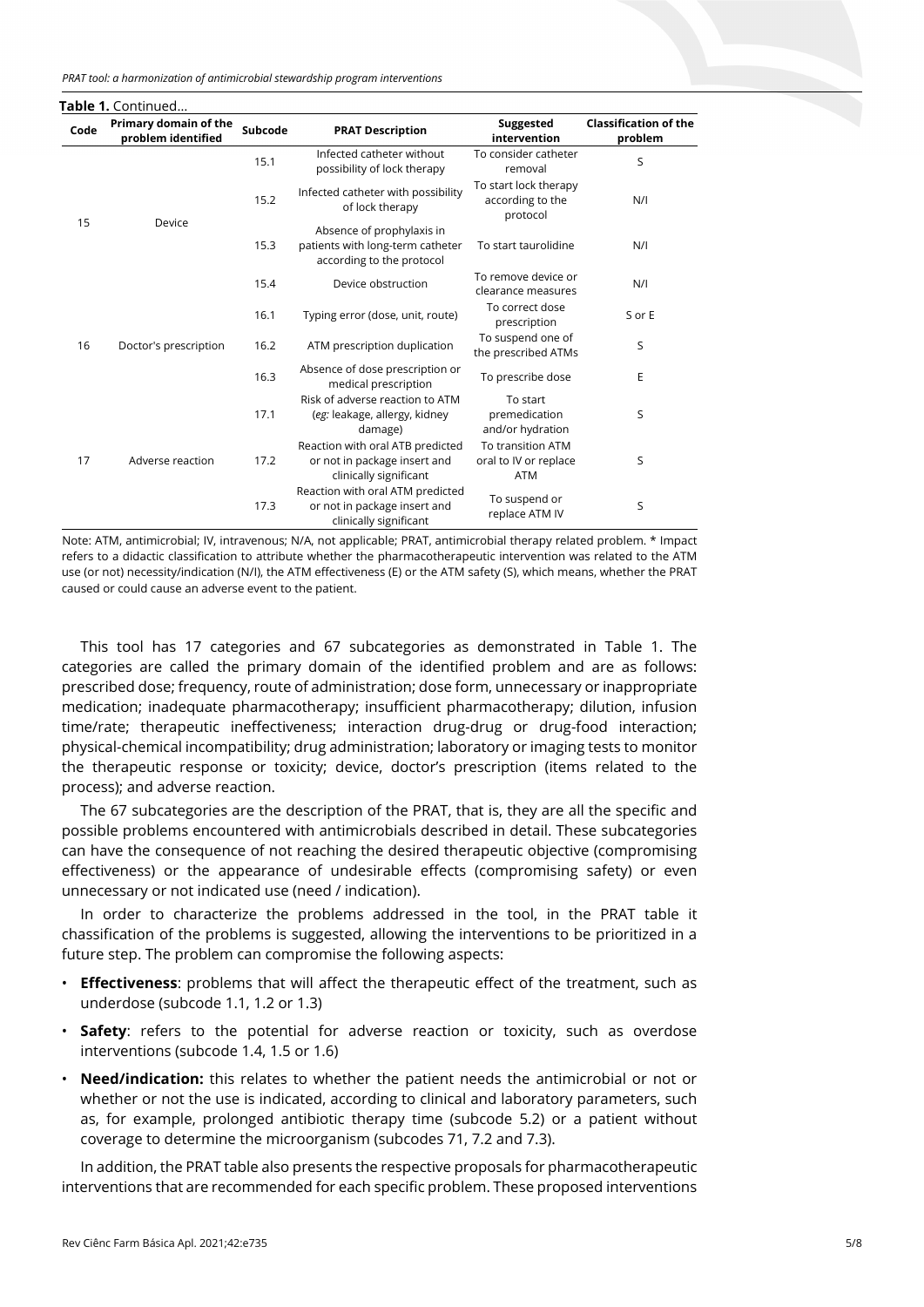(related to 17 domains and 67 subcategories) are according to identified PRAT and areperformed to improve the patient's clinical results.

A key point in the design, evaluation and implementation of the proposed pharmacotherapeutic intervention is the acceptability by the healthcare team (mainly medical and nursing staff). Thus, it is essential that, based on the identification of the PRAT and its respective intervention, the degree of acceptability of this conduct (intervention) carried out by the ASP team is measured, being classified as "accepted", "not accepted with justification" and "not accepted without justification".

Furthermore, this classification system has some considerations and follow these examples:

- I. Pharmacotherapeutic counseling is not addressed by our tool, because it is different from pharmacotherapeutic intervention. The intervention is a recommendation initiated in response to a drug-related problem in an individual patient at any stage of the medication process, whilst the counseling is performed prior to the occurrence of PRAT, in order to prevent this problem.
- II. Intervention is not a group of activities, however the professional acts to improve the use of antimicrobial agents or infectious diseases diagnosis and monitoring for every single patient.
- III. Different from that previously suggested by other authors<sup>11</sup>, from our PRAT system perspective, an intervention is not a formulary restriction, but is a specific and punctual action during the process of using the antimicrobial, such as the suggestion to interrupt or replace the antimicrobial due to the wrong choice of the same for a specific infection in a patient. Therefore, the ASP intervention is unique for each patient.
- IV. In addition, the identification of the intervention alone is not sufficient. Our tool is more specific in describing the problem than in the format described by other authors, who focus on reporting interventions without presenting their causes. For example, the PRAT system promotes that the antimicrobial de-escalation is a reduction in the antimicrobial therapy spectrum, in which the problem is the choice of an empirically expanded spectrum therapy, after the identification of the antimicrobial-resistance profile (subcode 6.9).
- V. The acceptability of interventions is an important aspect to consider in the phases of development, evaluation and implementation of pharmacotherapeutic interventions. Successful implementation depends on the acceptance rate by the care team. If an intervention is considered logical and based on clinical, technical and scientific precepts and, therefore, acceptable, it will be more likely to adhere to treatment recommendations and benefit from the best clinical results. In addition, acceptability helps the ASP team to make decisions about the form, content and delivery of the proposed intervention components.

As this is the first tool attempting to unify the interventions performed by ASP, many positive aspects would be enhanced, as described below:

- I. ASP reports usually focus on "inappropriate dose"12. Such information is a reduced way of sharing knowledge. ASP professionals want to know the underlying situation that resulted in an incorrect dose and the intervention for it. For example: reduced renal clearance (the problem) and reduction in the dose of antibiotics with elimination mainly at the renal level (the intervention) is a more informative process that might increase critical thinking and local decision-making (subcode 1.6). Using this tool, the impact of ASP interventions on relevant outcomes will be less heterogeneous, so it will contribute with appropriate group comparisons.
- II. The use of this classification system optimizes the evaluation of pharmacotherapeutic interventions and the acquisition of antimicrobial-related problem in a structured way, favoring the continuity of care through the promotion of mutual information. Moreover, this data can be used for epidemiological data and increases the ASP' vigilance regarding patient needs related to medications.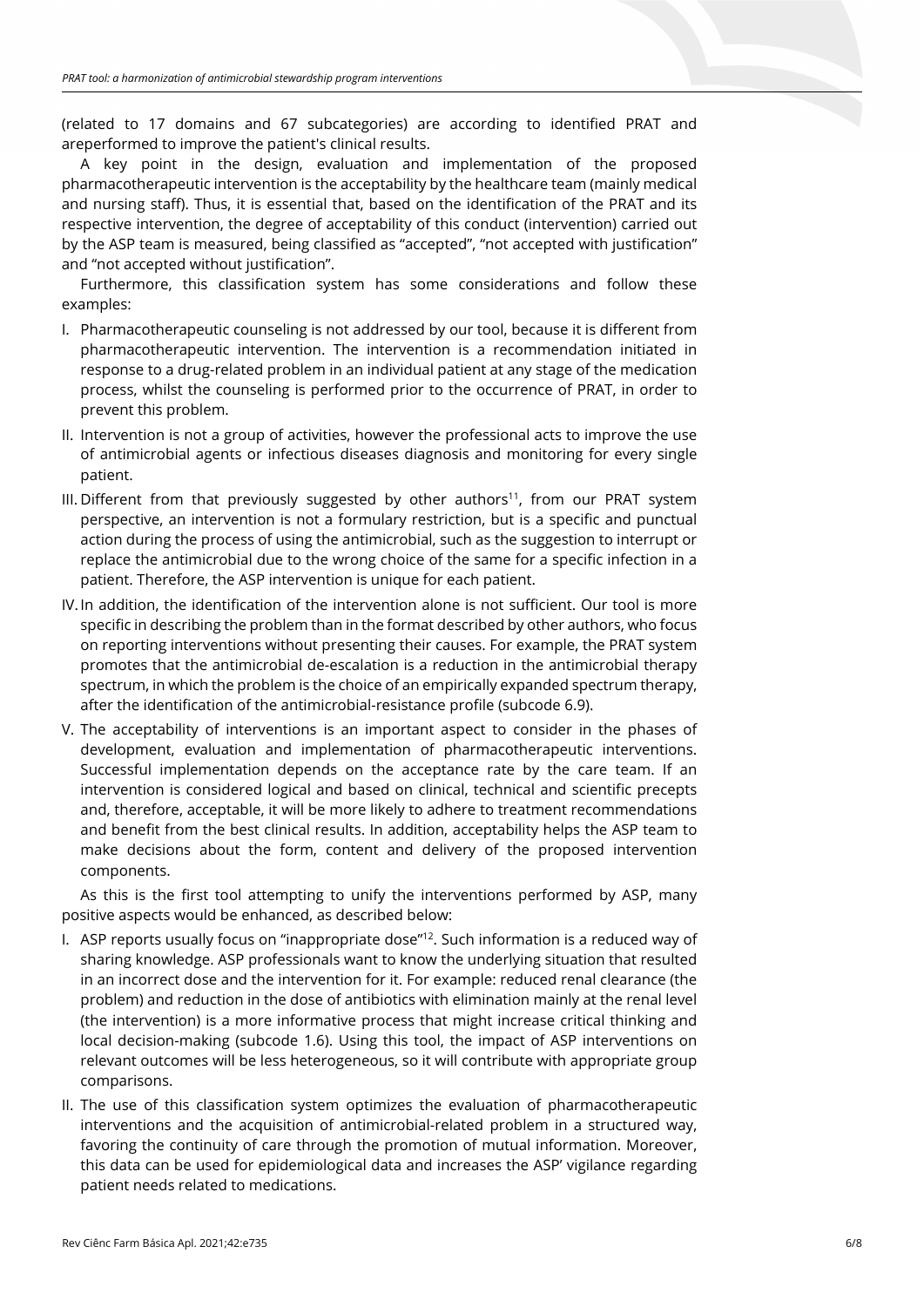The tool is not without limitations:

- I. Despite our experience of its use, the PRAT was not validated. We strongly believe that making this publicly available will promote discussions and development about harmonizing ASP interventions.
- II. Not all PRAT presented by this tool might be considered by different ASPs, so each institution should adapt and make the best use of this tool to register the problems and interventions.
- III. Understanding the description of the PRAT is not simple, requiring some time for the incorporation and appropriation of this new practice. A suggestion to reduce this limitation is to implement local software and electronic medical records in order to create epidemiological data

A single antimicrobial-related problem system will promote less heterogeneous reports, benchmarking and innovation, as ASP practitioners will understand what interventions should be prioritized and to what extent they affect clinical and economic outcomes. Through this tool, the economic impact of the pharmacotherapeutic intervention can be measured in the near future.

# **ACKNOWLEDGMENTS**

The authors express their gratitude for research funding to the Pequeno Principe Children's Hospital for support of Stewardship Program Interventions

#### **REFERENCES**

- 1. Dyar OJ, Huttner B, Schouten J, Pulcini C. What is antimicrobial stewardship? Clin Microbiol Infect. 2017;23(11):793-8. [http://dx.doi.org/10.1016/j.cmi.2017.08.026.](https://doi.org/10.1016/j.cmi.2017.08.026)
- 2. Garau J, Bassetti M. Role of pharmacists in antimicrobial stewardship programmes. Int J Clin Pharm. 2018;40(5):948-52. [http://dx.doi.org/10.1007/s11096-018-0675-z.](https://doi.org/10.1007/s11096-018-0675-z) [PMid:30242589.](https://www.ncbi.nlm.nih.gov/entrez/query.fcgi?cmd=Retrieve&db=PubMed&list_uids=30242589&dopt=Abstract)
- 3. Rice LB. Antimicrobial stewardship and antimicrobial resistance. Med Clin North Am. 2018;102(5):805-18[. http://dx.doi.org/10.1016/j.mcna.2018.04.004.](https://doi.org/10.1016/j.mcna.2018.04.004) [PMid:30126572.](https://www.ncbi.nlm.nih.gov/entrez/query.fcgi?cmd=Retrieve&db=PubMed&list_uids=30126572&dopt=Abstract)
- 4. Cambridge Dictionary. [Internet]. Cambridge: Cambridge University Press; 2020 [cited 2020 Feb 26]. Available from: https://dictionary.cambridge.org/pt/dicionario/ingles/promote
- 5. CLSI. [Internet]. USA: Clinical and Laboratory Standards Institute; 2020 [cited 2020 Feb 26]. Available from: https://clsi.org/about/clsis-history/
- 6. Bassetti M, Poulakou G, Ruppe E, Bouza E, Van Hal SJ, Brink A. Antimicrobial resistance in the next 30 years, humankind, bugs and drugs: a visionary approach. Intensive Care Med. 2017;43(10):1464- 75. [http://dx.doi.org/10.1007/s00134-017-4878-x.](https://doi.org/10.1007/s00134-017-4878-x) [PMid:28733718.](https://www.ncbi.nlm.nih.gov/entrez/query.fcgi?cmd=Retrieve&db=PubMed&list_uids=28733718&dopt=Abstract)
- 7. Gentry EM, Kester S, Fischer K, Davidson LE, Passaretti CL. Bugs and drugs: collaboration between infection prevention and antibiotic stewardship. Infect Dis Clin North Am. 2020;34(1):17-30. [http://dx.doi.org/10.1016/j.idc.2019.10.001.](https://doi.org/10.1016/j.idc.2019.10.001) [PMid:31836329.](https://www.ncbi.nlm.nih.gov/entrez/query.fcgi?cmd=Retrieve&db=PubMed&list_uids=31836329&dopt=Abstract)
- 8. Schuts EC, et al. Current evidence on hospital antimicrobial stewardship objectives: a systematic review and meta-analysis. Lancet Infect Dis. 2016;16(7):847-56[. http://dx.doi.org/10.1016/S1473-](https://doi.org/10.1016/S1473-3099(16)00065-7) [3099\(16\)00065-7.](https://doi.org/10.1016/S1473-3099(16)00065-7) [PMid:26947617.](https://www.ncbi.nlm.nih.gov/entrez/query.fcgi?cmd=Retrieve&db=PubMed&list_uids=26947617&dopt=Abstract)
- 9. Van Dijck C, Vlieghe E, Cox JA. Antibiotic stewardship interventions in hospitals in low-and middleincome countries: a systematic review. Bull World Health Organ. 2018;96(4):266-80. [http://dx.doi.org/10.2471/BLT.17.203448.](https://doi.org/10.2471/BLT.17.203448) [PMid:29695883.](https://www.ncbi.nlm.nih.gov/entrez/query.fcgi?cmd=Retrieve&db=PubMed&list_uids=29695883&dopt=Abstract)
- 10. Basger BJ, Moles RJ, Chen TF. Application of drug-related problem (DRP) classification systems: a review of the literature. Eur J Clin Pharmacol. 2014;70(7):799-815[. http://dx.doi.org/10.1007/s00228-](https://doi.org/10.1007/s00228-014-1686-x) [014-1686-x.](https://doi.org/10.1007/s00228-014-1686-x) [PMid:24789053.](https://www.ncbi.nlm.nih.gov/entrez/query.fcgi?cmd=Retrieve&db=PubMed&list_uids=24789053&dopt=Abstract)
- 11. Hou D, Wang Q, Jiang C, Tian C, Li H, Ji B. Evaluation of the short-term effects of antimicrobial stewardship in the intensive care unit at a tertiary hospital in China. PLoS One. 2014;9(7):e101447. [http://dx.doi.org/10.1371/journal.pone.0101447.](https://doi.org/10.1371/journal.pone.0101447) [PMid:25000225.](https://www.ncbi.nlm.nih.gov/entrez/query.fcgi?cmd=Retrieve&db=PubMed&list_uids=25000225&dopt=Abstract)